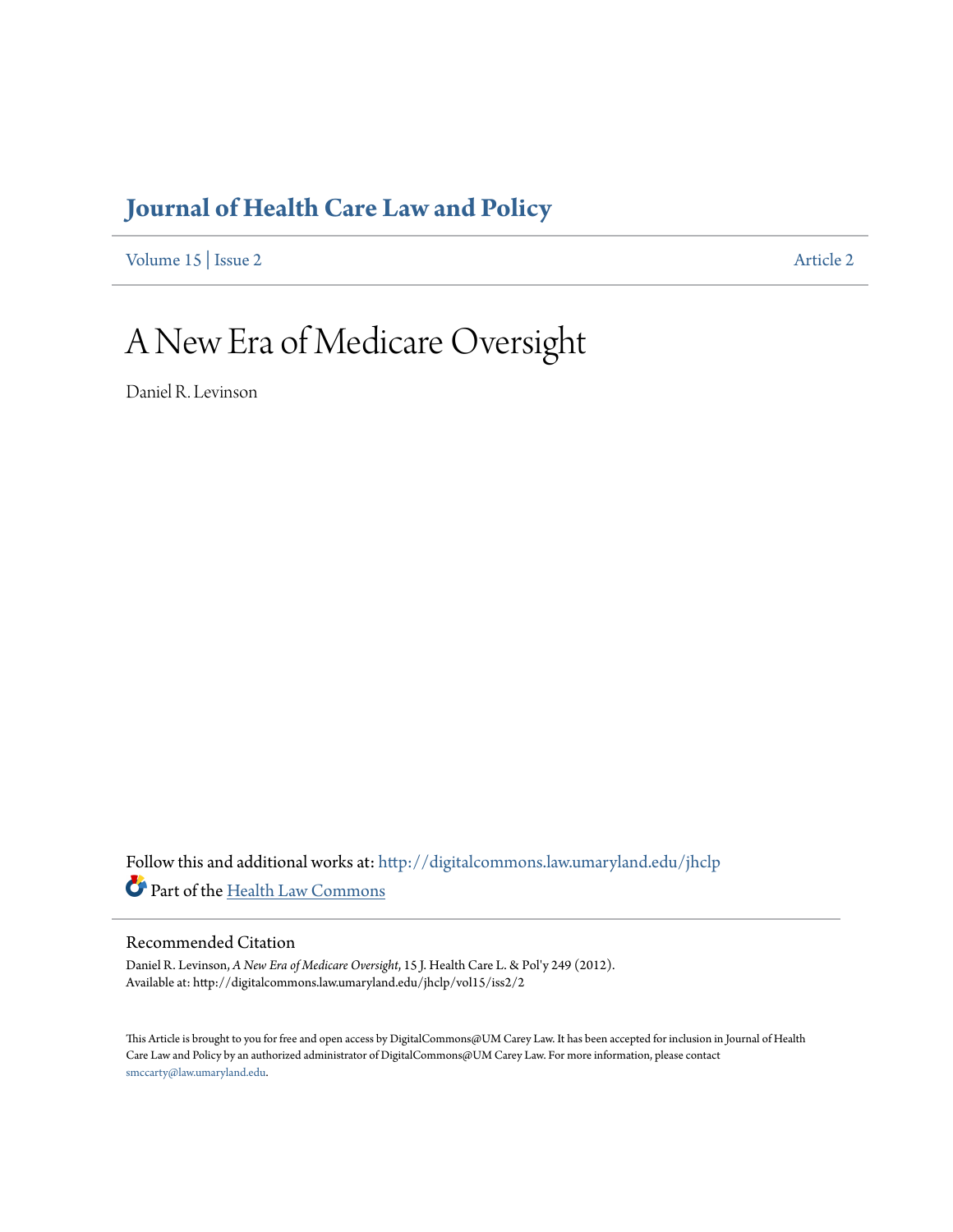## **A NEW ERA OF MEDICARE OVERSIGHT**

#### **DANIEL** R. **LEVINSON\***

Medicare constitutes the largest health insurance program in the nation,' and as the health care landscape changes, so does Medicare. In its early decades, Medicare focused on "paying the bill" for beneficiaries' hospital and doctor visits. Starting in the 1970s, the program was run **by** an agency with a name that reflected this reimbursement orientation: the Health Care Financing Administration. In the new millennium, Medicare's administering agency was renamed the Centers for Medicare and Medicaid Services **("CMS"),2** reflecting a shift toward broader engagement in the administration of the health care programs. This shift set the stage for more dramatic changes in the Medicare program aimed at improving care and lowering costs through value-driven delivery and payment reforms.

Similar changes have been happening across health care, fueled **by** innovations in science and information technology, advances in evidence-based medicine and quality measurement, and the urgent need to address health care spending. These changes, and the extraordinary pace at which they are unfolding, have important implications for Medicare and other Federal health care programs.

Evidence of these changes can be seen in the emergence of integrated and coordinated models for delivering health care services to patients in both the public<sup>3</sup> and private sectors.<sup>4</sup> The premise of these models is that health care

**<sup>\*</sup>** Daniel R. Levinson is Inspector General for the **U.S.** Department of Health and Human Services. The views contained herein are the author's alone. The author wishes to express his gratitude to Katherine Matos, Esq. for her invaluable assistance in the preparation of this essay, which has been adapted from the Stuart Rome Lecture delivered at the University of Maryland Francis King Carey School of Law on March 22, 2012.

**<sup>1.</sup> OFFICE** OF RESEARCH, EVALUATION, **AND STATISTICS, SOCIAL SECURITY** ADMINISTRATION, **ANNUAL STATISTICAL SUPPLEMENT** TO THE **SOCIAL** SECURITY BULLETIN, 2011 44 (Feb. 2012), *available at* http://www.ssa.gov/policy/docs/statcomps/supplement/20 1/supplement 11 **.pdf.**

<sup>2.</sup> **CMS** administers both the Medicare and Medicaid programs. *See generally* **CTRS. FOR MEDICARE & MEDICAID** SERVs., http://www.cms.gov (last visited June **7,** 2012). The principles set forth in this article are also applicable to the administration of the Medicaid program.

**<sup>3.</sup>** For example, the Patient Protection and Affordable Care Act of 2010, Pub. L. No. 111-148, 124 Stat. **119** (2011) (codified as amended in scattered sections of **26 U.S.C.** and 42 **U.S.C.),** *amended by* Health Care and Education Reconciliation Act of 2010, Pub. L. No. **111-152,** 124 Stat. **1029** [hereinafter Affordable Care Act], included significant provisions aimed at improving quality and reducing costs in the Medicare and Medicaid programs through delivery and payment reforms, including, for example, accountable care organizations, medical homes, bundled payments, value-based purchasing, and various demonstration programs. *See generally* Affordable Care Act, Title Ill. *See also, e.g.,* Lyle Nelson, *Lessons from Medicare's Demonstration Projects on Disease Management and Care Coordination 3*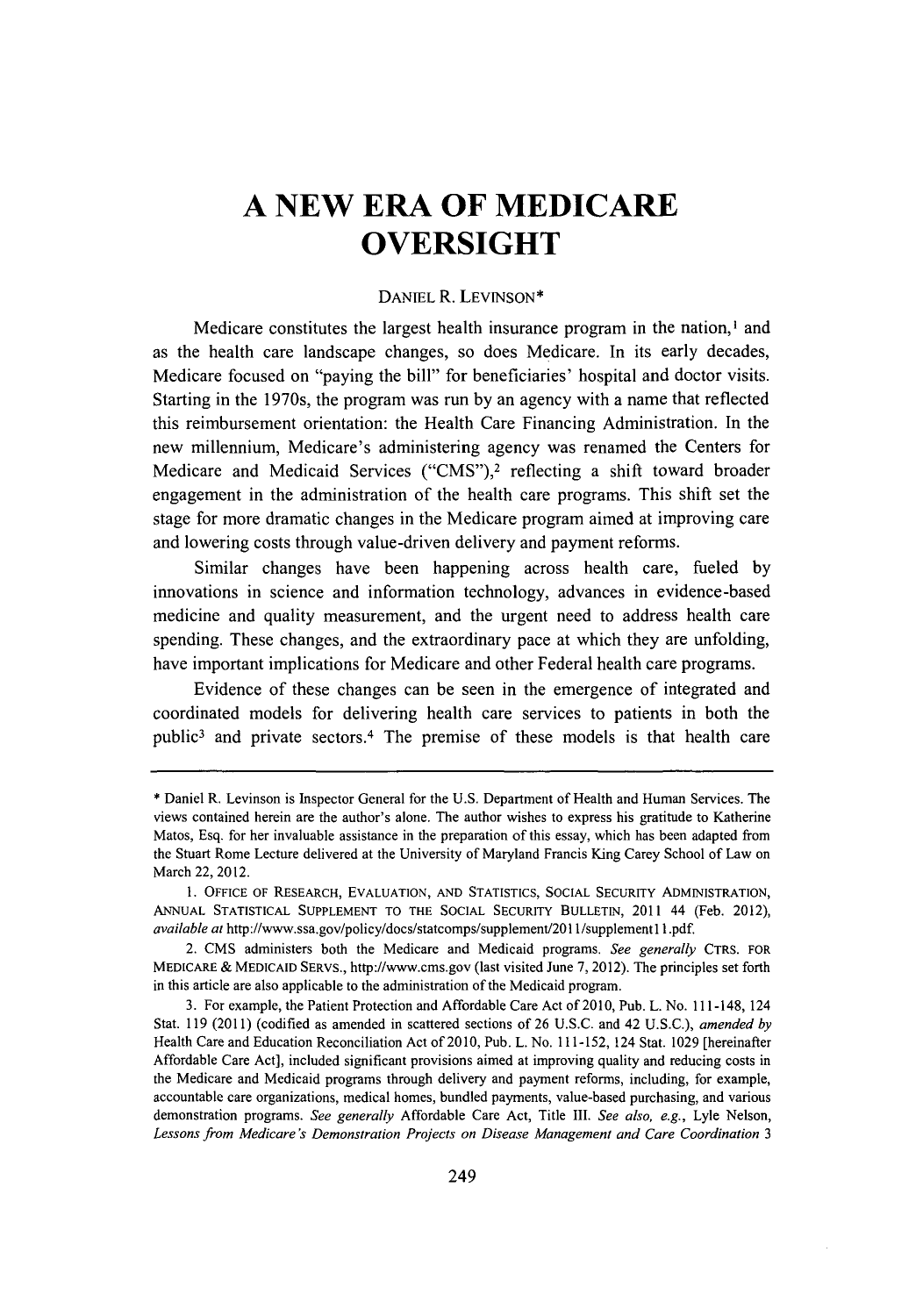providers can achieve improved results in health outcomes and efficiencies at reduced costs **by** coordinating patient care across providers, enhancing chronic disease management,<sup>5</sup> eliminating unnecessary duplication of tests and services, reducing unnecessary hospital readmissions, adopting electronic health records, increasing the rate of preventive care and wellness services, promoting patient

(Health **&** Human Res. Div., Cong. Budget Office, Working Paper 2012-01, 2012) (describing Medicare demonstration programs); CTRS. FOR MEDICARE **&** MEDICAID SERVS., ROADMAP FOR **IMPLEMENTING VALUE** DRIVEN HEALTHCARE **IN** THE TRADITIONAL MEDICARE FEE-FOR-SERVICE PROGRAM **3,** https://www.cms.gov/QualityInitiativesGenInfo/downloads/VBPRoadmap OEA 1-16\_508.pdf (last visited Mar. **30,** 2012) (describing various Medicare payment initiatives). States are also developing new models for the Medicaid program. *See, e.g., State Demonstrations,* CTRS. **MEDICARE & MEDICAID** SERVS., **U.S.** DEP'T HEALTH **AND HUMAN** SERVS. (last visited Feb. **9,** 2012), http://innovations.cms.gov/initiatives/State-Demonstrations/index.html (describing demonstration programs in **15** states to better coordinate care for individuals dually eligible for both Medicaid and Medicare); KITTY **PURINGTON ET AL., NAT'L** ACAD. FOR **STATE** HEALTH POL'Y, THE COMMONWEALTH **FUND, ON** THE ROAD TO BETTER **VALUE:** STATE ROLES **IN** PROMOTING ACCOUNTABLE CARE **ORGANIZATIONS** 14 *(2011), available at* http://www.commonwealthfund.org/~/medialFiles/ Publications/Fund%20Report/201 1/Feb/On%20the%2ORoad%20to%20Better/o2OValue/1479\_Puringto n onthe road to better value ACOsFINAL.pdf (describing various state efforts to promote quality care and efficiency). As this article goes to press, a decision regarding the constitutionality of the Affordable Care Act is pending from the Supreme Court of the United States. *See generally Patient Protection and Affordable Care Act Cases,* **SUPREME COURT** OF THE **U.S.,** http://www.supremecourt.gov/docket/PPAACA.aspx (last updated Mar. **26,** 2012) (providing information on the six consolidated cases). However, concepts of integration, coordination, and value in health care payment and delivery, manifested in the Affordable Care Act, preceded the legislation, and it is posited here that these concepts—and the corresponding need for effective approaches to oversight will continue to develop in public and private health insurance programs regardless of the outcome of the Supreme Court's decision.

4. The private sector is increasingly experimenting with accountable care organizations and other performance based models. *See generally, e.g.,* Robert **A.** Berenson **&** Rachel **A.** Burton, *Accountable Care Organizations in Medicare and the Private Sector: A Status Update,* TIMELY **ANALYSIS** OF IMMEDIATE HEALTH POL'Y **ISSUES** (Urban Inst., Washington, **D.C.),** Nov. **2011,** at 3-4 (describing private sector initiatives); Jonathan Block, *Success of Blues Plans' Medical Homes Initiative Prompts Growth,* HEALTH BUS. DAILY (Nov. **7, 2011),** http://aishealth.com/archive/nhpwl02411-05 (describing private insurer medical home projects); Susan DeVore **&** R. Wesley Champion, *Driving Population Health through Accountable Care Organizations,* **30** HEALTH **AFF.** 41, 42 (2011) (describing a private sector accountable care initiative); Apama Higgins et al., *Early Lessons from Accountable Care Models in the Private Sector: Partnerships Between Health Plans and Providers,* **30** HEALTH **AFF. 1718, 1718** (2011) (highlighting the development of collaborative health care models in the private sector); Robert **E.** Mechanic et al., *Medical Group Responses to Global Payment: Early Lessons from the 'Alternative Quality Contract' in Massachusetts,* **30** HEALTH **AFF.** 1734, 1734 (2011) (describing a private insurer program in Massachusetts involving global payments and quality bonuses); ARICCA **D. VAN** CITTERS **ET AL.,** THE COMMONWEALTH **FUND,** FOUR HEALTH CARE ORGANIZATIONS' EFFORTS TO IMPROVE **PATIENT** CARE **AND REDUCE COSTS** 1-2 (2012) (case studies of four health systems participating in a private sector accountable care initiative). Notably, almost all private and employee health insurance plans offer disease management and care coordination programs. *See Nelson, supra* note **3,** at 2.

**5. A** relatively small portion of the Medicare population accounts for the majority of Medicare fee-for-service spending. *See, e.g.,* HENRY **J.** KAISER FAMILY FOUND., MEDICARE POLICY **FACTSHEET:** MEDICARE **SPENDING AND FINANCING** (2011) (noting **that in 2007,** ten percent of beneficiaries accounted for approximately fifty-nine percent of all Medicare fee-for-service spending). Focusing care improvement activities on addressing the needs and health of the most expensive patient populations offers the potential for meaningful savings.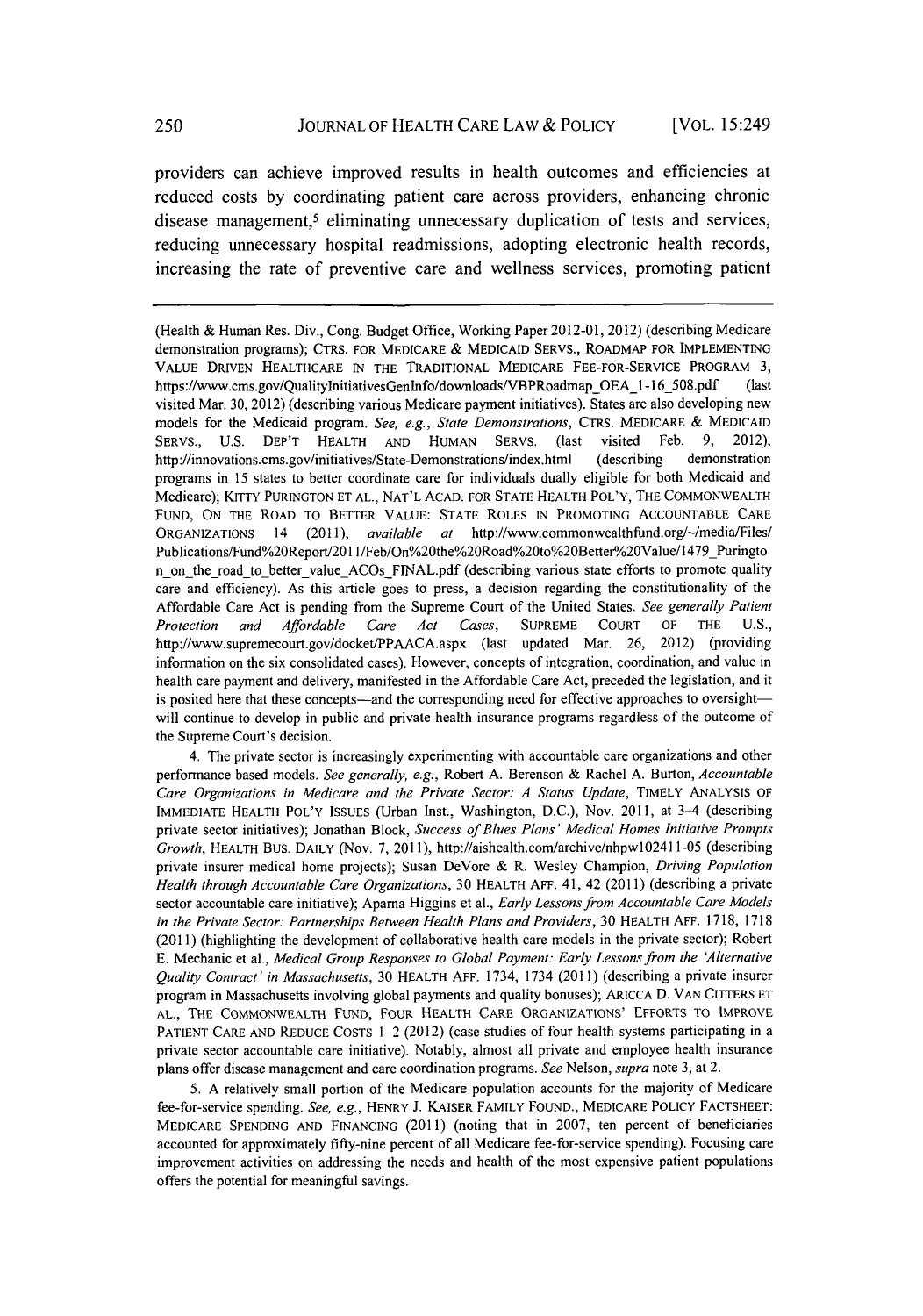engagement in care, and redesigning care processes to improve quality. Payment incentives for providers under such models are designed to support the transition to coordinated care and reward the accomplishment of better care for beneficiaries at reduced costs. **A** recent example of this approach is the Medicare Shared Savings Program **("SSP")** established under the Affordable Care Act, which introduced accountable care organizations **("ACOs") <sup>6</sup>**into the Medicare program to manage and coordinate care for fee-for-service beneficiaries. <sup>7</sup>

Oversight of the Medicare program will need to adapt to this changing dynamic. The Office of Inspector General **("OIG")** of the Department of Health and Human Services **("HHS")** seeks to detect and prevent fraud and abuse, as well as promote the economy, efficiency, and effectiveness of **HHS** programs. 8 This mission is a responsibility shared with program officials and law enforcement authorities throughout government. 9 The challenge is to adopt oversight approaches that are suited to an increasingly complex and sophisticated health care system and tailored to protect programs and patients from existing and new vulnerabilities. The government and private sector stakeholders must capitalize on new tools and capabilities for detecting problems, including better health information technology that facilitates smarter, timelier data collection and analysis. The scope and execution of the oversight mission-from prevention efforts to enforcement-must be adaptable, nimble, and responsive to change. **OIG** itself is continually focused on improving internal coordination among multiple disciplines to optimize its impact and value.<sup>10</sup>

In the context of coordinated care and other value-driven programs, the oversight mission can be accomplished most effectively through a strategy that combines five discrete, but connected, areas into an integrated approach to program protection: program gatekeeping, sound payment, program compliance, effective monitoring, and government remediation.<sup>11</sup>

**10.** Within **OIG,** the mission is carried **out by** auditors, evaluators, investigators, attorneys, and management and support staff. *See generally, e.g.,* **OFFICE** OF **INSPECTOR GEN., U.S.** DEP'T OF HEALTH **&** HUMAN SERVS., WORK **PLAN:** FISCAL YEAR 2012 ii (2012) (describing OIG's components).

**11.** These principles are not new; they draw on earlier **OIG** work that identified five principles of an effective program integrity strategy, including scrutinizing prospective providers prior to their enrollment in health care programs; establishing payment methodologies that are reasonable and

**<sup>6.</sup>** The term **"ACO"** is used in this essay to refer specifically to ACOs under the **SSP;** however, accountable care organizations, more generally, exist in other settings.

**<sup>7.</sup>** Affordable Care Act, **§ 3022** (current version at 42 **U.S.C. § 1395jjj(a)(1)).** *See also Accountable Care Organizations,* **OFFICE INSPECTOR GEN., U.S.** DEP'T HEALTH **&** HUMAN SERVS., http://oig.hhs.gov/compliance/accountable-care-organizations/index.asp (last visited Mar. **27,** 2012).

**<sup>8.</sup>** Inspector General Act of **1978,** *5* **U.S.C.** app. **3 §** 2(1)-(2) **(2006). HHS OIG** oversees all **HHS** programs, including, for example, Medicare, Medicaid, the Public Health Service, and others. *See About Us,* **OFFICE** OF **INSPECTOR GEN.,** DEP'T OF HEALTH **&** HUMAN SERVS., http://oig.hhs.gov/aboutoig/about-us/index.asp (last visited Mar. **26,** 2012); *See generally OIG at HHS,* TWITTER, http://twitter.com/OIGatHHS (last visited Mar. **26, 2012)** (providing updates of **OIG** activities).

*<sup>9.</sup> See* **5 U.S.C.** app. **3 §** 4(4) **(2006)** (noting that the Inspector General works with "other Federal agencies, State and local governmental agencies, and nongovernmental entities").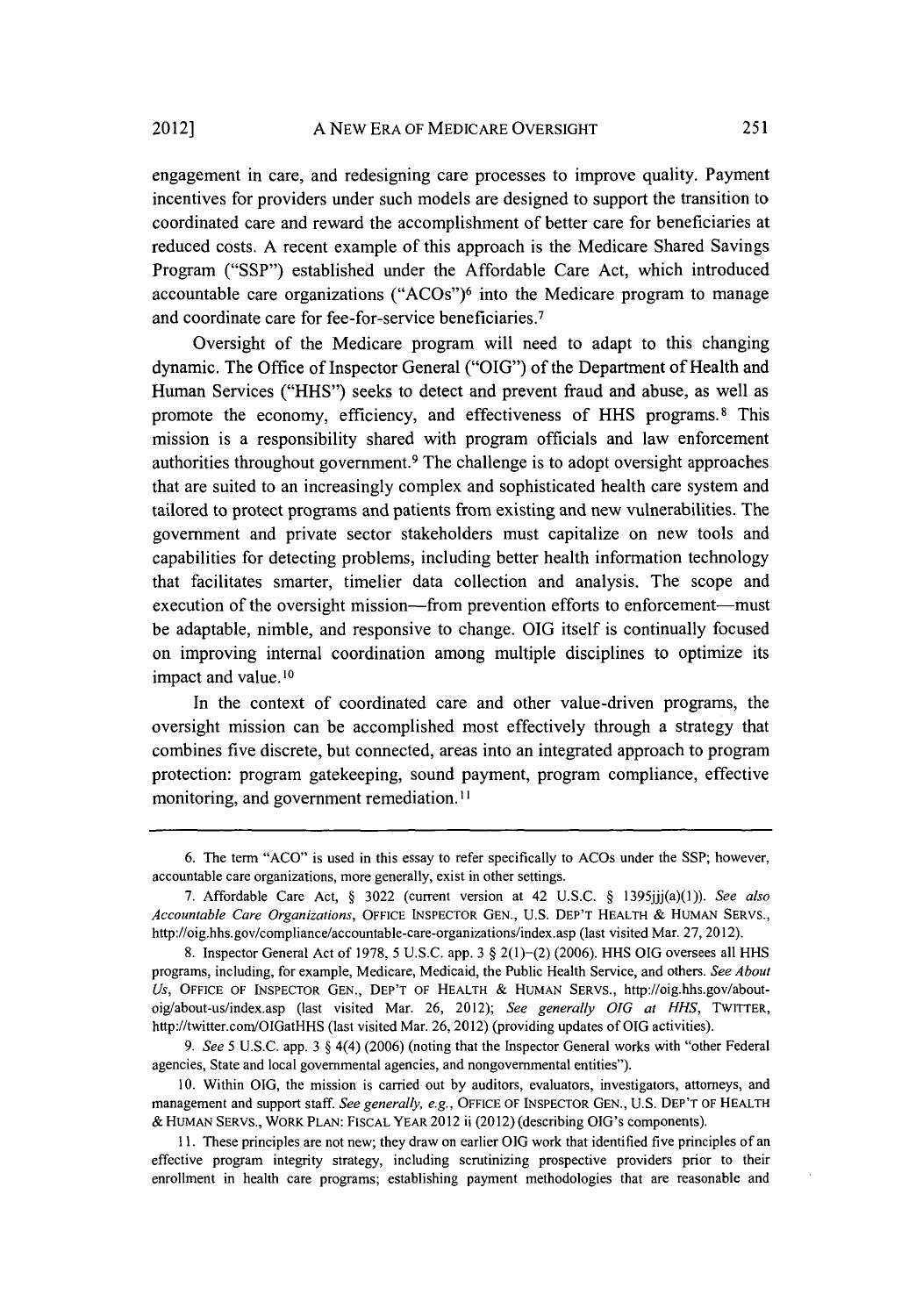#### **I.** PROGRAM **GATEKEEPING**

**If** providers do not meet the standards of professionalism and financial trustworthiness, a program's financial integrity and patients' safety may be compromised. Just as one of the best ways to keep thieves out of one's home is to lock the front door, one of the best ways to keep dishonest providers out of a health care program is to control entry into the program.

Gatekeeping has been a program challenge since the very beginning.<sup>12</sup> Historically, Medicare enrolled "any willing provider" in the interest of ensuring access to care for beneficiaries.13 This orientation, stemming from a concern about beneficiary access, created fraud and abuse vulnerabilities that were further compounded **by** Medicare's mandate to make payments promptly.14 From an integrity standpoint, this expedited turnaround in reimbursement complicates the ability to stop or recover inappropriate payments, leading to a "pay and chase"<sup>15</sup> enforcement environment and a greater likelihood that the government may not be made whole for erroneous or fraudulent claims.

There are promising developments, however, in the effort to better police enrollment and prevent unscrupulous entities and individuals masquerading as legitimate health care providers from gaining entry to the program and billing for unnecessary or phantom services. The Medicare program and law enforcement are advancing access to "real time" and integrated data, and implementing more sophisticated data analytics to prevent payment for illegitimate claims and to identify suspected fraud more quickly.16 Medicare is suspending payments to

*13. See generally A Perspective on Fraud, Waste, and Abuse Within the Medicare and Medicaid Programs, supra* note 12, at **7** (statement of Gerald T. Roy) ("Since its inception, Medicare has been a program that allows 'any willing provider' to provide services for beneficiaries.").

*14. See, e.g.,* 42 **U.S.C. §§** 1395h(c), 1395u(c) (2010) (establishing payment requirements).

**15.** "Pay and chase," as used in this essay, refers to reliance on after-the-fact enforcement to recoup improperly claimed or stolen funds.

*16. See generally Harnessing Technology and Innovation to Cut Waste and Curb Fraud in Federal Health Programs: Hearing Before the Subcomm. on Fed. Fin. Mgmt., Gov't Info., Fed. Servs., and Int l Sec., S. Comm. on Homeland Sec. & Gov't Affairs,* 12th Cong. (2011) (statement of Lewis Morris,

responsive to changes in the marketplace; assisting the regulated community in adopting practices that promote compliance with program requirements; vigilantly monitoring programs for evidence of fraud, waste, and abuse; and swiftly responding to detected problems. *See, e.g., Cutting Waste, Fraud, and Abuse in Medicare and Medicaid: Hearing Before the Subcomm. on Health Before the H. Comm. on Energy and Commerce,* 11Ith Cong. **3** (2010) (statement of Daniel R. Levinson, Inspector Gen., Office of Inspector Gen., **U.S.** Dep't of Health **&** Human Servs.).

*<sup>12.</sup> See generally A Perspective on Fraud, Waste, and Abuse Within the Medicare and Medicaid Programs: Hearing Before the Subcomm. on Health of the H. Comm. on Oversight and Gov't Reform,* 112th Cong. **7** (2011) (statement **by** Gerald T. Roy, Deputy Inspector Gen. for Investigations, Office of Inspector Gen., **U.S.** Dep't of Health **&** Human Servs.) ("The Department has faced challenges in ensuring the integrity of the program's provider and supplier enrollment processes."). *See also OFFICE* **INSPECTOR GEN., U.S.** DEP'T HEALTH **&** HUMAN SERVS., **SOUTH** FLORIDA **SUPPLIERS' COMPLIANCE** WITH **MEDICARE STANDARDS: RESULTS** FROM **UNANNOUNCED** VISITS **3,** 4, **10 (2007)** (identifying vulnerabilities in the **DMEPOS** supplier enrollment process and providing recommendations for strengthening the system).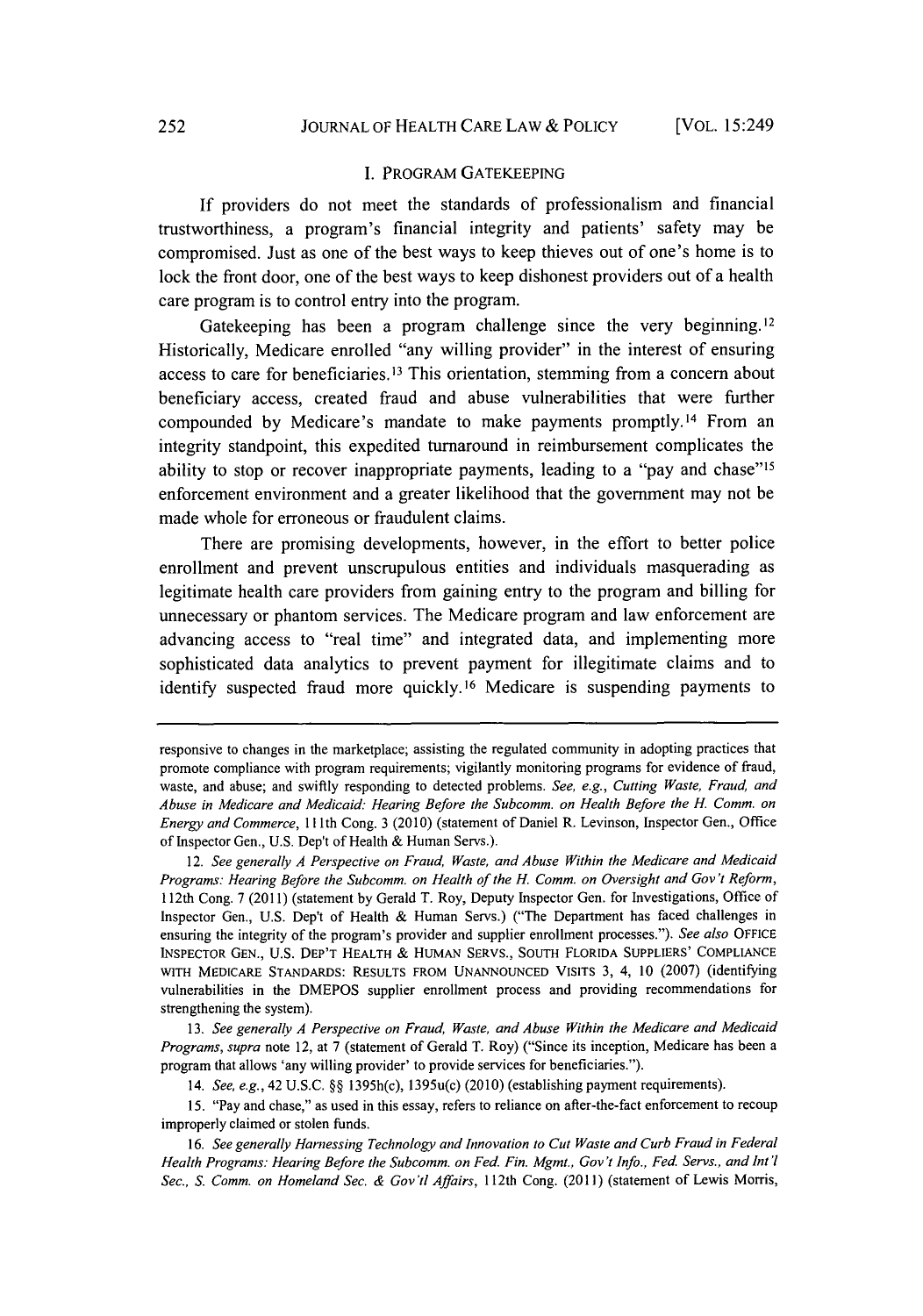providers suspected of fraud and using pre-payment review to help move from "pay and chase" to prevention.17 **OIG** and Federal and State investigators and prosecutors launched a Strike Force in South Florida in **2007** to pursue durable medical equipment suppliers and infusion clinics suspected of Medicare fraud using new techniques.<sup>18</sup> The Strike Force Model was expanded in 2009 under a national initiative, the Health Care Fraud Prevention and Enforcement Action Team ("HEAT") initiative.<sup>19</sup> Working in nine metropolitan areas<sup>20</sup> across the nation, from Brooklyn to Los Angeles, the Medicare Fraud Strike Force teams have charged more than **1150** defendants who collectively billed the Medicare program more than \$2.9 billion.<sup>21</sup> Many of the targets of the original Strike Forces were sham providers that enrolled not to provide services, but solely to scam the system. <sup>22</sup>

Strike Force and other law enforcement work demonstrate the need for better upfront prevention **by** the Medicare program. The effort to ensure that only legitimate providers can bill Medicare was bolstered **by** Title VI of the Affordable Care Act, which authorized additional funding for anti-fraud activities and strengthened Medicare's pre-enrollment systems to better identify providers that either do not meet Medicare standards or present a heightened risk of fraud.

*17. See Preventing Health Care Fraud: New Tools and Approaches to Combat Old Challenges: Hearing Before the S. Comm. on Fin.,* 112th Cong. **6** (2011) (statement of Daniel R. Levinson, Inspector Gen., Office of Inspector Gen., **U.S.** Dep't **of** Health **&** Human Servs.), *available at* http://oig.hhs.gov/testimony/docs/2011/levinson\_testimony\_03022011.pdf.

*18. See Improving Efforts to Combat Health Care Fraud: Hearing Before the Subcomm. on Oversight, H. Comm. on Ways and Means, 112th* Cong. 4 (2011) (statement of Lewis Morris, Chief Counsel, Office of Inspector Gen., **U.S.** Dep't of Health **&** Human Servs.), *available at* http://oig.hhs.gov/testimony/docs/201 1/morris testimony\_03022011 **.pdf.**

**19. HEAT** was launched **by HHS** Secretary Kathleen Sebelius and Attorney General Eric Holder in May **2009** with the goal of increasing cooperation between **HHS** and **DOJ** in combating health care fraud. *See* Press Release, **U.S.** Dep't of Health **&** Human Servs., Attorney General Holder and **HHS** Secretary Sebelius Announce New Interagency Health Care Fraud Prevention and Enforcement Action Team (May 20, **2009),** http://www.hhs.gov/news/press/2009pres/05/20090520a; *HEAT Task Force Success: Health Care Fraud Prevention and Enforcement Action Team (HEAT),* STOPMEDICAREFRAUD.Gov, http://stopmedicarefraud.gov/heattaskforce/index.html (last visited March 20, 2012).

20. **U.S.** DEP'T OF HEALTH **&** HUMAN SERVS. **& DEP'T** OF **JUSTICE,** HEALTH CARE **FRAUD AND ABUSE** CONTROL PROGRAM **ANNUAL** REPORT FOR FISCAL YEAR 2011 **10-11** (2012) [hereinafter 2011 **ANNUAL** REPORT]. Strike Forces are concentrated in geographic locations identified as prevalent for Medicare fraud. *See, e.g., A Perspective on Fraud, Waste, and Abuse Within the Medicare and Medicaid Programs, supra* note 12, at **10** (statement of Gerald T. Roy).

**21.** See 2011 **ANNUAL REPORT,** *supra* note 20, at **11.**

*22. See, e.g., A Perspective on Fraud, Waste, and Abuse Within the Medicare and Medicaid Programs, supra* note 12, at 3-4 (statement of Gerald T. Roy) (describing ways in which health care providers scam Medicare and Medicaid).

Chief Counsel, Office of Inspector Gen., **U.S.** Dep't of Health **&** Human Servs.), *available at* http://oig.hhs.gov/testimony/docs/20 11/morris testimony\_07122011 **.pdf** (describing government uses of technology to address program integrity); *Reducing Fraud, Waste, and Abuse in Medicare: Hearing Before the Subcomms. on Health & Oversight and the H. Comm. on Ways and Means,* 11Ith Cong. 4 (2010) (statement **by** Lewis Morris, Chief Counsel, Office of Inspector Gen., **U.S.** Dep't of Health **&** Human Servs.), http://oig.hhs.gov/testimony/docs/2010/morris\_testimony61410.pdf.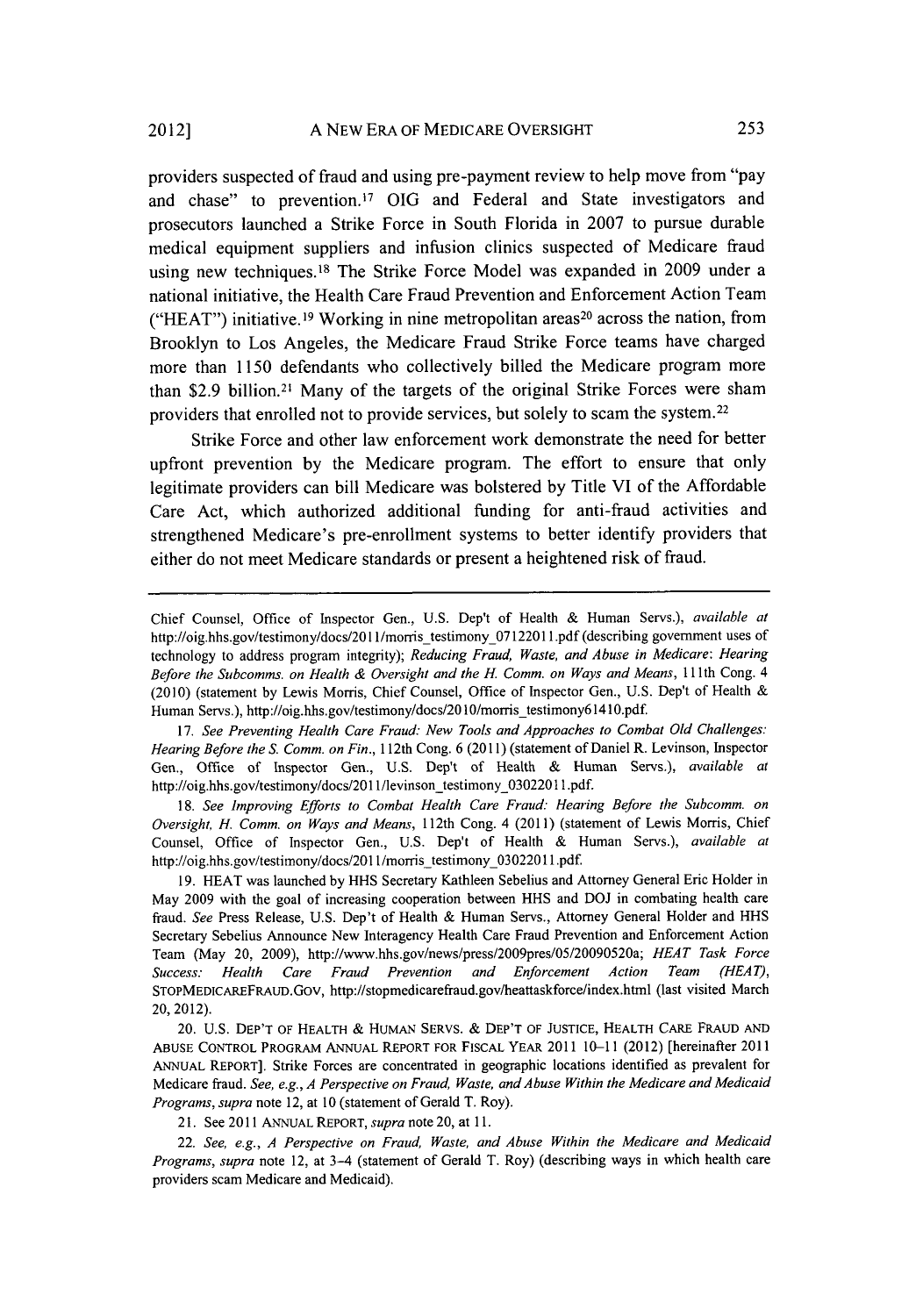#### **JOURNAL** OF HEALTH CARE LAW **&** POLICY 254 [VOL. 15:249

Continuing the promising movement away from a "pay and chase" environment requires attention to gatekeeping in new Medicare programs. This may entail using methods other than the ordinary enrollment processes in order to evaluate new entities, such as coordinated care entities, that may not be enrolling as traditional providers. For example, in the **SSP** regulations, **CMS** identified program integrity history among characteristics to be considered in evaluating program applicants. 23 Such measures can help provide the government and the public with greater confidence that participating providers and other entities are trustworthy.

#### **II. SOUND** PAYMENT

Sound payment policy and practices are essential to protecting the Federal fisc.24 Three aspects are of particular importance: design, implementation, and monitoring. Payment models must be designed to achieve intended outcomes, payment rates and amounts must be established correctly, and the actual payments made must be examined to ensure that they are proper. Past **OIG** experience examining Medicare program payments has identified challenges in these areas. <sup>25</sup> Misalignment is one such challenge and can result from a variety of factors. For example, misalignments can arise when a payment design is not updated to reflect changes in medical or business practices or program goals. 26 Payment design can

**<sup>23.</sup>** Medicare Shared Savings Program: Accountable Care Organizations, **76** Fed. Reg. **67,802, 67,981** (Nov. 2, **2011)** (to be codified at 42 C.F.R. **§** 425.304(b)).

<sup>24.</sup> Based on actuarial projections from the Office of the Actuary for **CMS,** in FY2012, government health care spending is projected to be approximately forty-six percent of national health spending, and the Federal government is expected to cover approximately sixty-one percent of that amount. *See* **OFFICE** OF THE ACTUARY, CTRS. FOR MEDICARE **& MEDICAID** SERVS., **NATIONAL** HEALTH EXPENDITURE PROJECTIONS 2011-2021 22, *available at* http://www.cms.gov/Research-Statistics-Dataand-Systems/Statistics-Trends-and-Reports/NationalHealthExpendData/Downloads/Proj201 **I PDF.pdf.**

**By** FY202 **1,** government health care spending is projected to grow to approximately **fifty** percent of the national amount, and the Federal government portion will grow too, up to approximately two-thirds of total government health spending. *Id;* Sean P. Keehan et al., *National Health Expenditure Projections: Modest Annual Growth Until Coverage Expands and Economic Growth Accelerates,* **31** HEALTH **AFF.** (forthcoming 2012), *available at* http://content.healthaffairs.org/contentlearly/2012/06/1l/hithaff.2012. 0404.full. Sound payment policies and practices also protect beneficiaries, who often pay a portion of the bill for many services. *See, e.g.,* 42 **U.S.C. §** 1395e **(2006)** (Medicare Part **A** deductibles and coinsurance).

*<sup>25.</sup> See generally* **OFFICE** OF **INSPECTOR GEN.,** FY 2010 TOP **MANAGEMENT AND** PERFORMANCE **CHALLENGES IDENTIFIED** BY **OFFICE** OF **INSPECTOR GENERAL** 111-4 through **10 (2010)** (describing some of the challenges and approaches taken to address them).

**<sup>26.</sup>** OIG's work examining Medicare payment for global surgery fees is instructive on this point. **OFFICE** OF **INSPECTOR GEN.,** DEP'T OF HEALTH **&** HUMAN SERVS., **A-05-07-00077, NATIONWIDE** REVIEW OF **EVALUATION AND MANAGEMENT SERVICES INCLUDED** IN EYE **AND OCULAR ADNEXA** GLOBAL SURGERY **FEES** FOR **CALENDAR** YEAR **2005 1 (2009),** *available at* http://oig.hhs.gov/oas/reports/region5/50700077.pdf. Medicare bundles payments for certain surgeries and associated services into "global surgery fees." *Id.* However, medical practice has evolved since the global fees were designed. *Id.* at 3-4. In the case of eye surgeries, for example, physicians typically provide fewer services than is assumed in the payment model. *Id.* at **3. OIG** determined that payment rates have not been adjusted accordingly, resulting in payment inefficiencies. *Id* at **5.**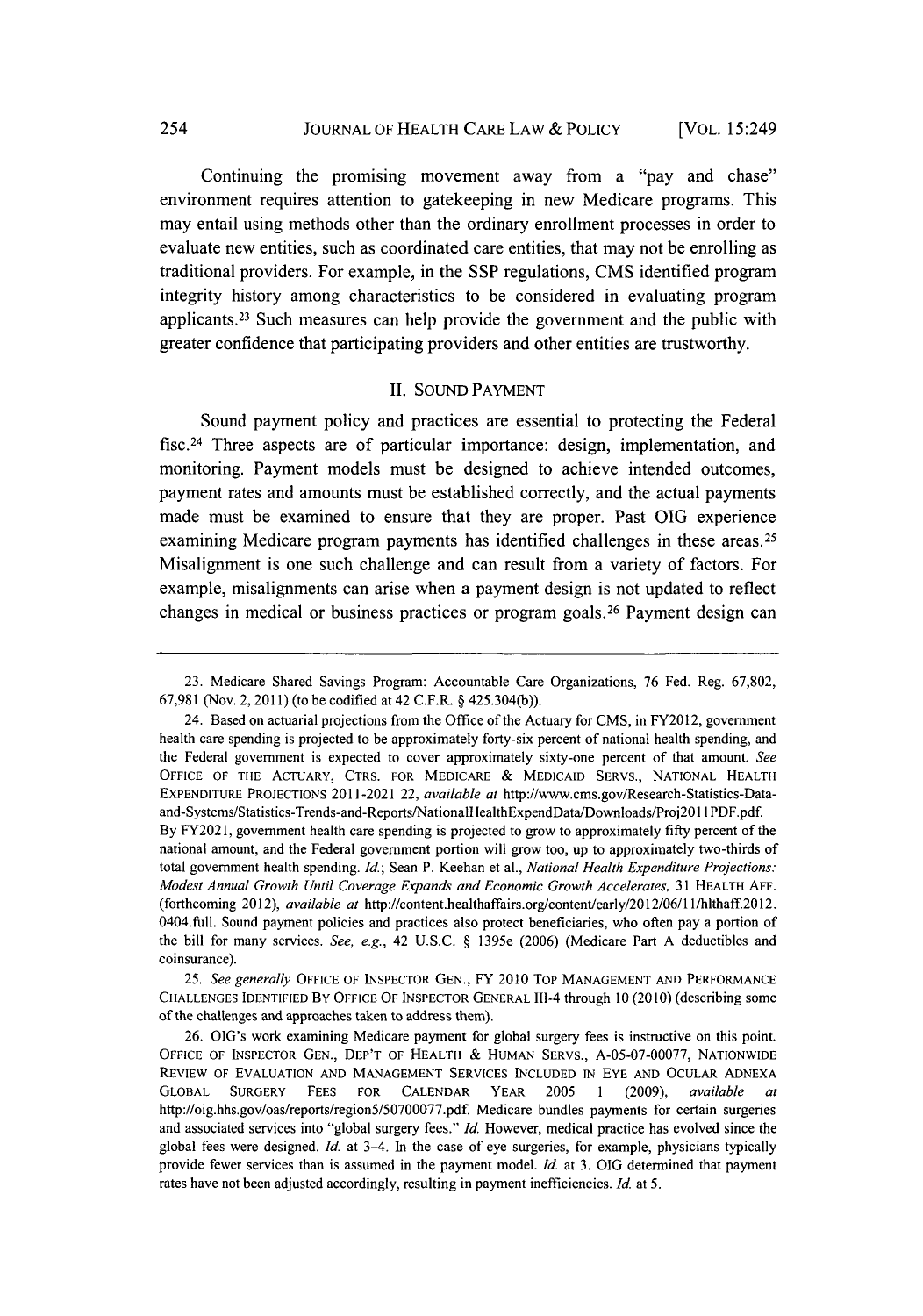also impact how care is delivered. The effects of payment structures on practice should be monitored to guard against unintended consequences for quality or cost. Appropriate safeguards and monitoring are important to ensure that intended payment efficiencies are realized, quality of care goals are achieved, and expenditures are proper.

Experience also teaches that payment structures can create incentives for misconduct that are attractive to unscrupulous providers. For example, fee-forservice payment systems can reward increased utilization, raising the risk of overutilization and payment for unnecessary services. Capitated payments, on the other hand, tend to reduce that risk but potentially incentivize inappropriate underutilization. Thus, understanding the applicable payment structure-including the way Federal funds flow and the financial incentives that are created-is fundamental to identifying and safeguarding against potential fraud and abuse.

Sound payment policy and practices take on added dimensions in the context of coordinated health care models. Accuracy of payments is particularly critical as payments become more complex and include additional variables around quality and performance. As to payment design, it is imperative that the program monitor medical practice and utilization changes and adjust payment designs accordingly to maintain incentives for quality and efficiency. Program officials will need to be sensitive to, and take steps to prevent, potential unintended impacts on utilization and patient care arising from payment design.<sup>27</sup> As to implementation, the Medicare program needs to set payments based on sound assumptions and accurate data, updating assumptions and payment rates accordingly. Finally, the program must ensure that providers submit accurate data and information for payment calculations in order to calculate payments and to test the accuracy of actual payments made.

#### III. **PROVIDER COMPLIANCE**

Making significant changes in a program like Medicare requires that those involved in the change initiatives become partners, not just participants. Provider engagement in meaningful self-policing is essential to ensuring program integrity. Effective compliance programs help honest providers partner with government to tackle fraud, waste, and abuse. They also help providers improve their business operations and better manage business and legal risk. **OIG** has long assisted various

**<sup>27.</sup> OIG** work addressing drug prices offers a cautionary example. *See* **OFFICE** OF **INSPECTOR GEN.,** DEP'T OF HEALTH **& HUMAN** SERVS., OEI-03-07-00440, BENEFICIARY **UTILIZATION** OF ALBUTEROL **AND** LEVALBUTEROL **UNDER** MEDICARE PART B 1-2, **13, 18 (2009)** (studying utilization rates of two similar asthma drugs). For this report, **OIG** studied Medicare Part B payments for two similar inhalation drugs used to treat the same indications. *Id.* at **1.** One drug was significantly more expensive than the other. *See id.* at 1-2. **OIG** found that shifts in utilization patterns for the drugs coincided with changes in Medicare payment and coding. *Id.* at **13.** Utilization of the more expensive drug increased when Medicare reimbursement for that drug was more favorable to suppliers; utilization shifted dramatically toward the less expensive drug when Medicare changed its pricing structure. *Id.*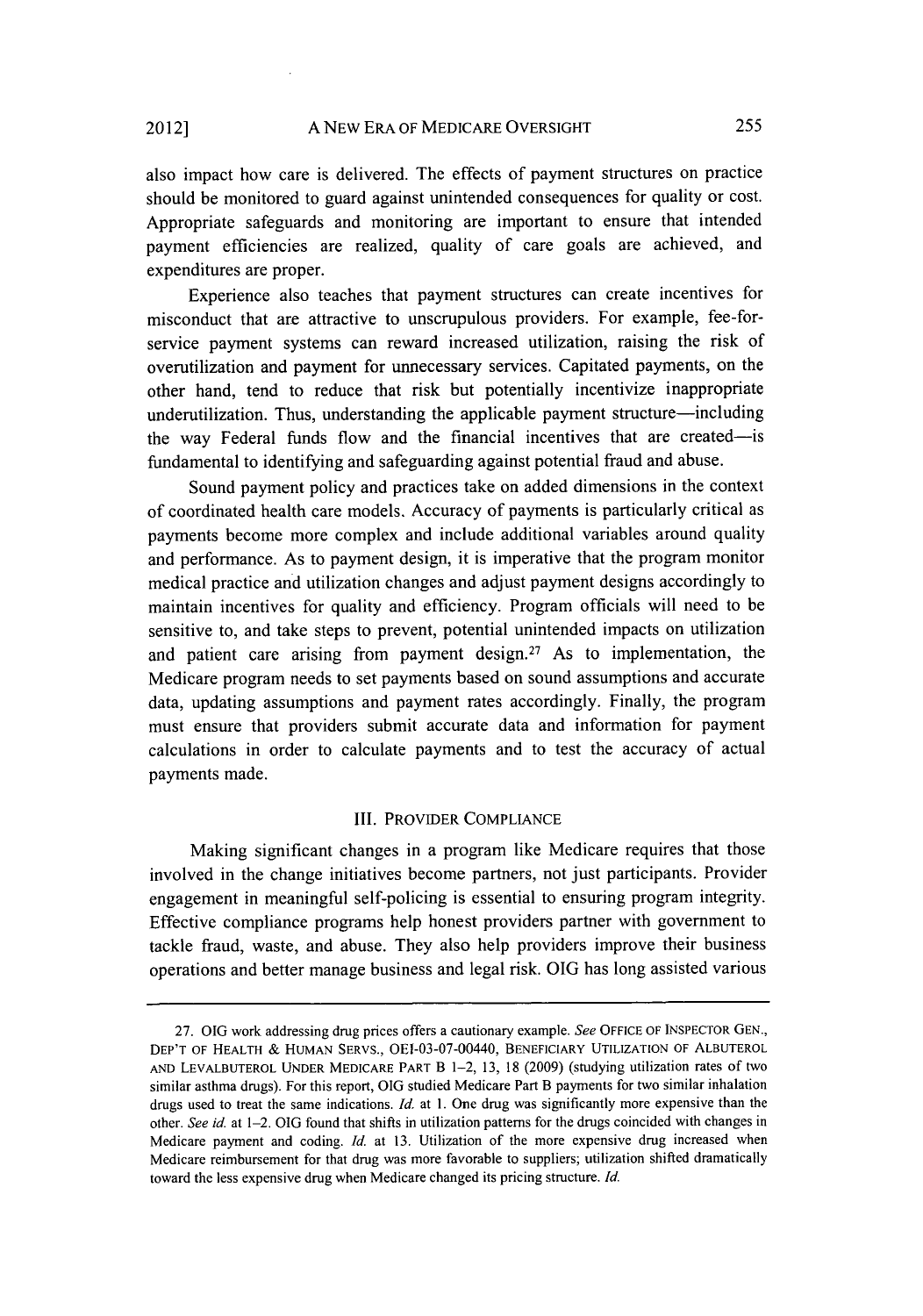sectors of the health care industry in adopting practices that promote voluntary compliance through guidance and training resources. 28 Congress' mandate in the Affordable Care Act that Medicare and Medicaid providers adopt compliance plans underscored the importance of provider compliance efforts.<sup>29</sup> The elements of an effective compliance program were first articulated in the sentencing guidelines for corporate violations in 1991<sup>30</sup> and are reflected in OIG's compliance resources.<sup>31</sup> These elements include: written policies and procedures, compliance professionals, effective training, effective communication, internal monitoring, enforcement of standards, and prompt response to problems and violations.<sup>32</sup>

**A** compliance program will only be successful if it is supported **by** a corporate culture committed to compliance and the aims of efficiency, economy, and effectiveness. 33 The governance and leadership of coordinated care organizations will play a vital role in fostering an accountable corporate culture.

Good governance and compliance must not only be directed at business operations and "bottom-line" returns, but must also focus on the quality of care and compliance with program rules. Provider compliance over the past two decades has tended to focus on business operations and regulatory compliance. In the new health care landscape, clinical care and quality will grow as compliance considerations. 34 Additional features of redesigned care coordination models, such as transparency and broad use of health information technology,35 should assist in the development and operation of effective internal controls.

*31. See, e.g.,* **OIG** Supplemental Compliance Program Guidance for Hospitals, **70** Fed. Reg. **4,858, 4,874-76** (Jan. **31, 2005).**

**32.** *Id.*

*34. See generally Highlights of the Keynote Address Delivered by Daniel Levinson, Inspector General of the Department of Health & Human Services, at the Health Care Compliance Association Annual Compliance Institute April 19, 2010,* **OFFICE** OF THE **INSPECTOR GEN.,** http://oig.hhs.gov/testimony/docs/201 0/hccaigkeynotesummary.pdf.

**<sup>28.</sup>** *See Compliance,* **OFFICE** OF INSPECTOR **GEN.,** http://oig.hhs.gov/compliance (last visited June **8,** 2012) (providing links to OIG's compliance resources including compliance program guidance, advisory opinions, special fraud alerts and bulletins, training videos, and other resources).

**<sup>29.</sup>** Affordable Care Act, **§§** 6401(a)(3),(b)(1), **6102** (current version at 42 **U.S.C. §§** 1395cc(j)(8), 1396a(a)(77), **1320a-7j** (Supp. **2011)** (new requirements for providers in Medicare Parts **A** and B and Medicaid). Since **2003,** Medicare Part **D** plan sponsors have been required to "adopt and implement an effective compliance program." 42 C.F.R. **§** 423.504(b)(4)(vi) **(2011).**

**<sup>30.</sup> U.S. SENTENCING COMM'N,** GUIDELINES **MANUAL §** 8B2.1 *(2011); see also* Paula Desio, *An Overview of the Organizational Guidelines,* **U.S. SENTENCING COMM'N,** http://www.ussc.gov/ guidelines/Organizational\_Guidelines/ORGOVERVIEW.pdf (last visited Apr. 2, 2012) (outlining the basic tenets of the guidelines).

**<sup>33.</sup>** For example, **CMS** recognized the importance of provider compliance in the **SSP** regulations **by** requiring ACOs to adopt compliance plans; to promote efficient compliance operations, the regulations permit coordination among the existing compliance operations of an ACO's providers. *See* Medicare Shared Savings Program: Accountable Care Organizations, **76** Fed. Reg. **67,802, 67,980** (Nov. 2, **2011)** (to be codified at 42 C.F.R. **§** 425.300).

*<sup>35.</sup> See* BIPARTISAN POLICY CTR., TASK FORCE **ON** DELIVERY Sys. REFORM **&** HEALTH IT, DELIVERY SYSTEM REFORM **AND** THE ROLE OF HEALTH IT: **AN** INTERIM REPORT **5** (2011) ("[D]elivery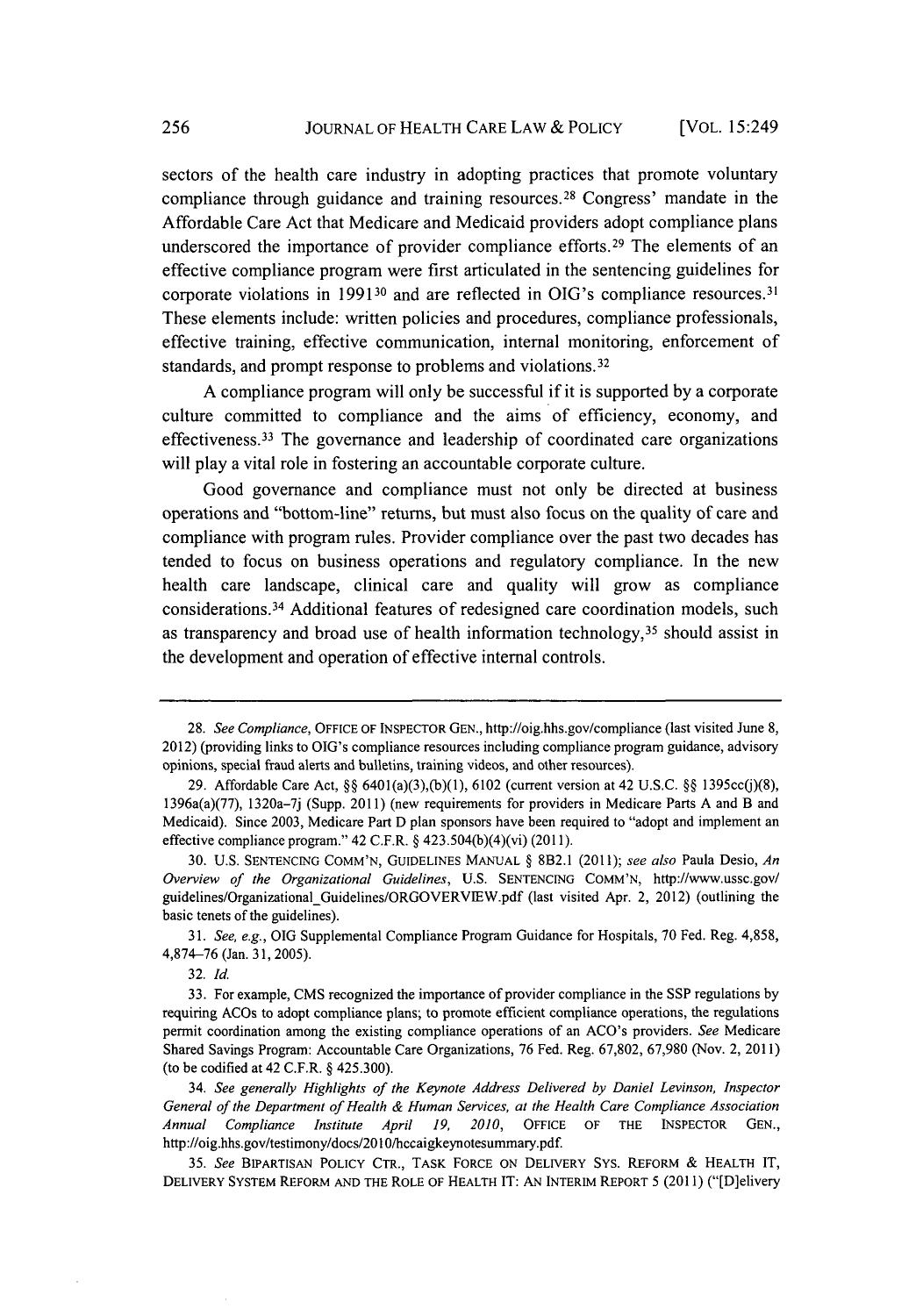#### IV. **MONITORING**

Vigilantly monitoring for evidence of fraud, waste, and abuse is vital to protecting programs and patients. Technology, data, and advanced data analytics are essential tools to identify, track, and monitor billing patterns, utilization rates, and other indicia of potential problems. Rapid advances in capabilities and adoption of health information technology, as well as greater transparency, promise to aid in this critical function. <sup>36</sup>**OIG** and its government partners are engaged in enhancing monitoring capabilities through data systems designed to furnish a global picture of the Medicare environment and to support data analysis to quickly spot patterns of potentially troublesome claims and billing, including indications of clinical incoherence.37 Data are also increasingly available from multiple program areas and data sources.38 This more robust data environment enables the government to consider a wider range of data points-including geographic indicators, compromised billing numbers, and other pertinent data points—that inform an analysis of program integrity.

Focusing on claims is just one part of an effective monitoring approach, however. The government must also monitor quality of care and health care provider performance. Advances in technology and science will facilitate this effort.39 Heightened attention to quality and performance is particularly critical in the context of coordinated care initiatives that reward participants for achieving quality, performance, and cost targets. The government must monitor to ensure that participants achieve those targets **by** improving care and appropriately reducing costs, not **by** gaming the system through improper methods such as avoiding expensive or difficult patients. 40 It is also incumbent on the participants themselves to monitor their operations. Important data for quality and performance

system reforms that promote coordinated, accountable, patient-centered care cannot be attained without the support of an effective health [information technology] infrastructure.").

**<sup>36.</sup>** *See generally Harnessing Technology and Innovation to Cut Waste and Curb Fraud in Federal Health Programs: Hearing Befbre the Subcomm. on Fed. Fin. Mgmt., Gov t Info., Fed Servs., and Int'1 Sec., Comm. on Homeland Sec. & Gov 't AJJirs, supra* note **16** (statement of Lewis Morris). Regrettably, health information technology can also aid the unscrupulous in committing fraud. *Id.* at **7-8.**

**<sup>37.</sup>** *See, e.g.,* 2011 **ANNUAL** REPORT, *supra* note 20 (discussing government methods to prevent waste, fraud, and abuse).

**<sup>38.</sup>** *See generally Harnessing Technology and Innovation to Cute Waste and Curb Fraud in Federal Health Programs, supra* note **36** (statement of Lewis Morris).

*<sup>39.</sup> See, e.g.,* DEP'T OF HEALTH **&** HUMAN SERVS., REPORT TO CONGRESS: **NATIONAL** STRATEGY FOR **QUALITY** IMPROVEMENT **IN** HEALTH CARE 12 (2011) (describing health information technology initiatives).

*<sup>40.</sup> See, e.g.,* Medicare Shared Savings Program: Accountable Care Organizations, **76** Fed. Reg. **67,802, 67,973-82.** The **SSP** calls for ACOs to be monitored for avoidance of at-risk beneficiaries and terminated for such conduct. *Id.* (to be codified at 42 C.F.R. **§ 425.316).**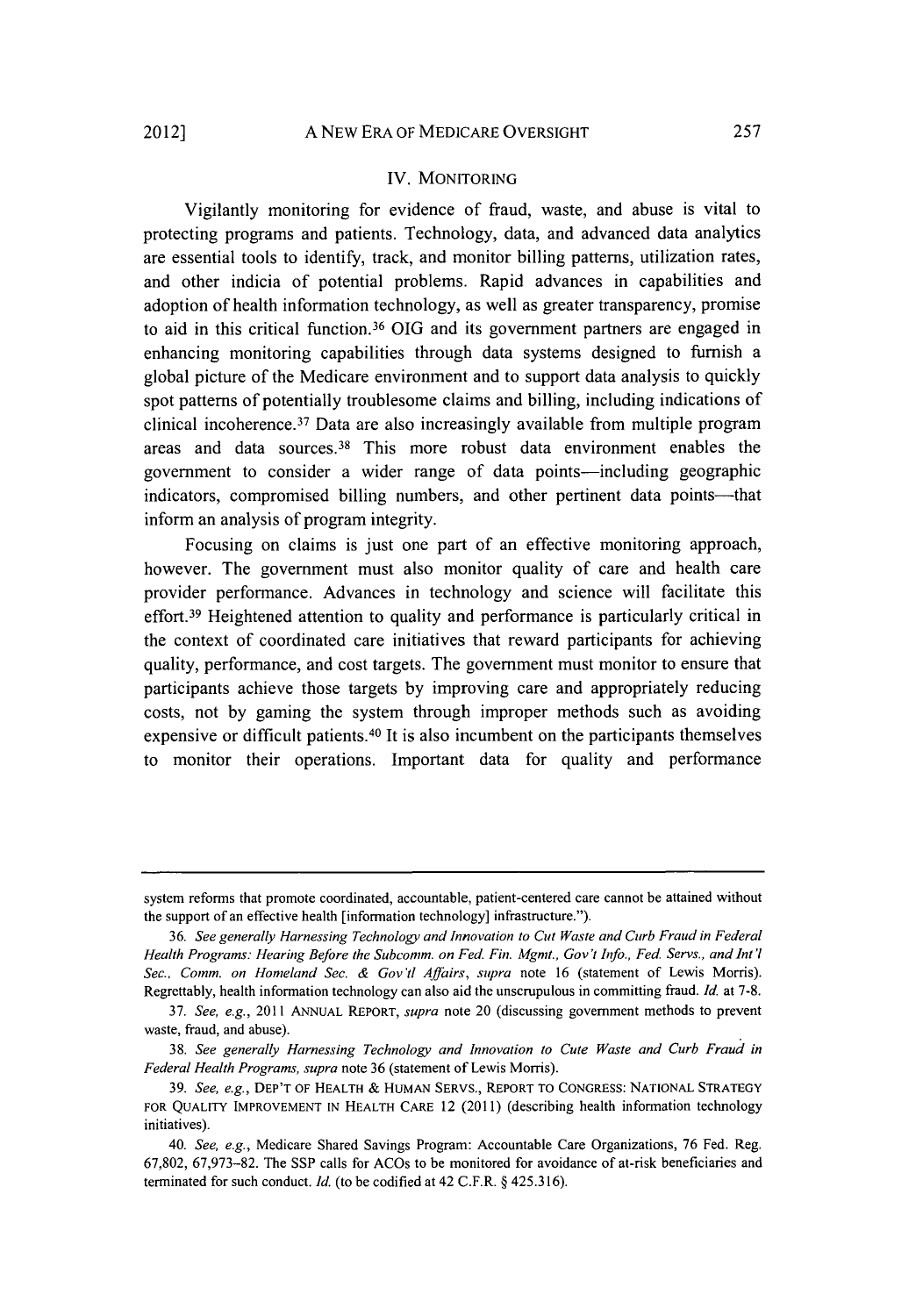measurement are increasingly available to providers in a timely manner that facilitates better care and improved efficiency.<sup>41</sup>

Effective monitoring involves an evaluation of the potential risks, including any behavioral incentives created **by** payment structures, and calibration of the monitoring plan. The government must monitor the right areas in the right way. An example of the importance of carefully evaluating the risks and calibrating the monitoring strategy can be seen in the context of the **SSP** payment construct. Under the **SSP,** Medicare pays ACOs and their participating providers in two ways: first, providers are paid on an ordinary fee-for-service basis for the items and services they provide to beneficiaries; second, qualifying ACOs are paid a share of the cost savings they achieve each year.<sup>42</sup> This hybrid system involves the pairing of volume-based fee-for-service payments and shared savings payments. In these circumstances, an effective monitoring strategy must include robust monitoring for the range of potential risks inherent in both types of payments, including overutilization and underutilization. Effective monitoring, particularly early in a new program, will inform additional oversight efforts. For example, it will identify undesirable conduct so that the government may take prompt remedial action.

#### V. **GOVERNMENT** REMEDIATION

Although preventing all fraud, waste, and abuse is the goal of oversight, there will never be perfect prevention. When fraud, waste, or abuse is detected, it is important for the government to respond swiftly to remediate the problem. 43 This effort often requires coordination among government partners to tailor an

*<sup>41.</sup> See, e.g.,* DATA.MEDICARE.GOV, http://data.medicare.gov (last visited June **8,** 2012) (providing datasets, lists of contacts, and links regarding Medicare data); HOSPITAL COMPARE, http://www.hospitalcompare.hhs.gov (last visited June **8,** 2012) (providing comparable data on hospitals).

<sup>42.</sup> Medicare Shared Savings Program: Accountable Care Organizations, **76 Fed.** Reg. **67,802, 67,973, 67,986** (to be codified at 42 C.F.R. **§§** 425.604, **425.606).** Some ACOs will also assume downside risk for certain losses. *Id.* (to be codified at 42 C.F.R. **§** 425.600).

<sup>43.</sup> It is estimated that approximately three to as much as ten percent of all health care expenditures are attributable to fraud. *See* **CLIFF** BINDER, **CONG.** RESEARCH SERV., RL43127, MEDICARE **PROGRAM** INTEGRITY: **ACTIVITIES** TO PROTECT MEDICARE FROM PAYMENT ERRORS, **FRAUD, AND ABUSE 9** (2011) ("Fraud analysts and law enforcement officials estimate that between three percent and ten percent of total health care expenditures (for all payers, including Medicare) are lost annually to fraud."); FBI, **FINANCIAL** CRIMES REPORT TO THE **PUBLIC** FOR FISCAL YEAR **2008 (2008),** http://www.fbi.gov/publications/financial/fcs\_report2008/financial crime 2008.htm#health; **NAT'** L HEALTH **CARE** ANTI-FRAUD **ASS'N, FIGHTING** HEALTH **CARE FRAUD: AN INTEGRAL** PART OF HEALTH CARE REFORM **3 (2009); ROUNDTABLE ON VALUE & SCIENCE-DRIVEN** HEALTH CARE, **INSTITUTE** OF **MEDICINE,** *Synopsis and Overview, in* **THE HEALTHCARE IMPERATIVE: LOWERING COSTS AND** IMPROVING OUTCOMES **53** (Pierre L. Yong ed., 2011) ("Additional areas suggested for consideration both in terms of targets and strategies included the issues such as costs of fraud and abuse, which has been estimated to cost **3** to **10** percent of total health spending. **. . .").** Waste in health care represents a larger expenditure. **Cf** David Lawrence, *Bridging the Quality Chasm, in* **BUILDING A BETTER DELIVERY SYSTEM 99, 99** (Proctor P. Reid et al. eds., **2005)** ("Between **\$.30** and \$.40 of every dollar **spent on** health care is spent on **the costs** of poor quality.").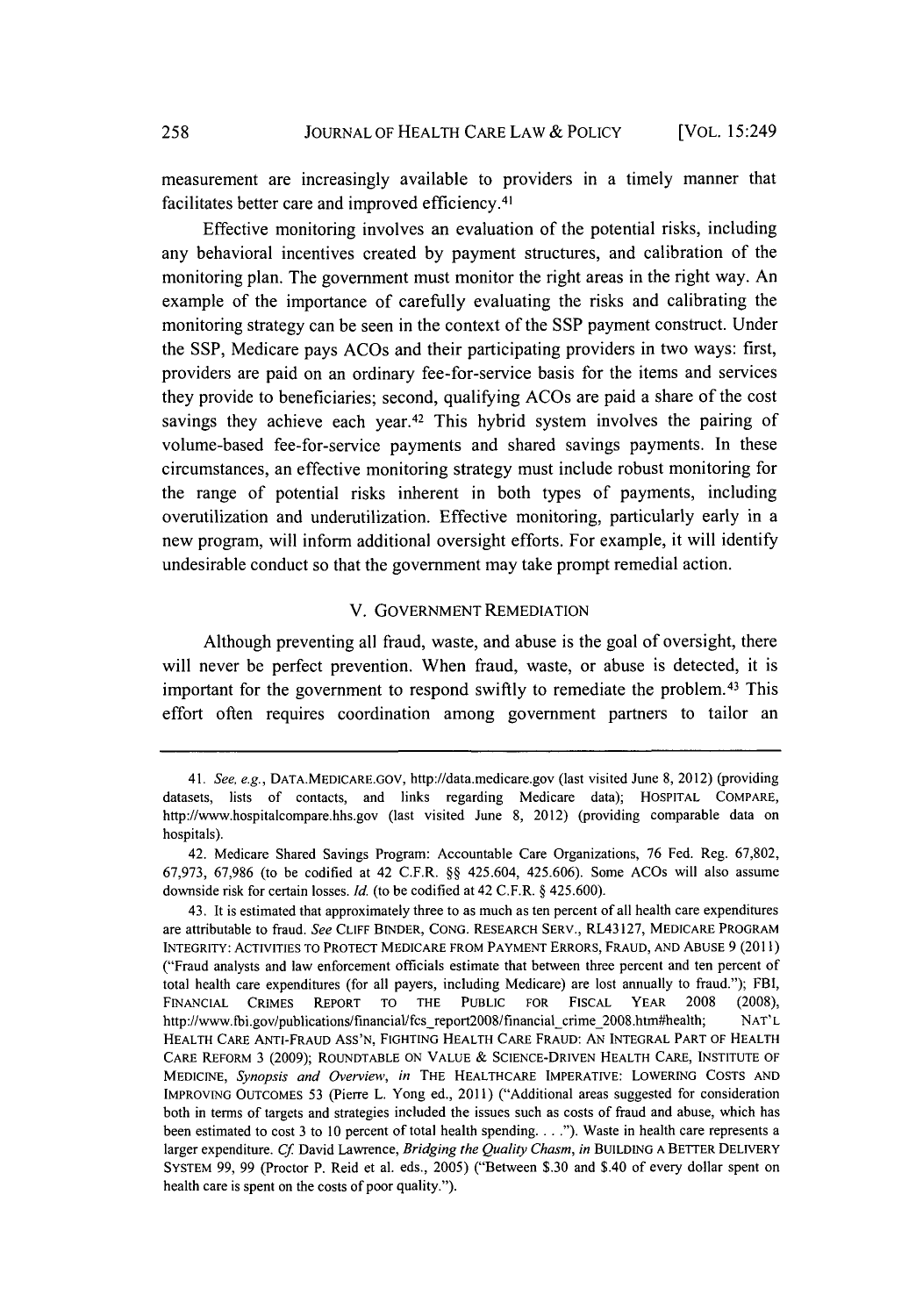appropriate response. Responses can range from criminal or civil enforcement to administrative action, resolution of matters self-disclosed **by** providers, 44 or agency redesign of a program, process, or payment policy.

**OIG** has worked closely with its program and law enforcement partners to coordinate government remediation that is appropriate to the particular problem or concern. As earlier noted, it has done so, for example, through the **HEAT** Strike Forces designed primarily to attack criminal conduct concentrated in certain geographic areas around the nation, and through other initiatives that draw on investigative, prosecutorial, audit, and evaluative expertise to redress fraud and abuse. The spirit of cross-government cooperation has manifested itself in initiatives to streamline and consolidate data sources and work across portfolios to address issues holistically.

**A** sustained government commitment to respond to fraud, waste, and abuse will be critical in the twenty-first century health care environment. This response must be flexible and adaptable to emerging risks and program changes. Program integrity, including strong enforcement, must be a core value ingrained in the administration of coordinated care and other new payment and delivery models.

The **SSP** provides an interesting example of tailored approaches to oversight. The **SSP** introduced into the Medicare program ACOs designed to achieve better care and lower costs **by** moving from fragmented to coordinated care across providers.45 To build ACOs, providers must come together in ways that, in some circumstances, implicate fraud and abuse laws addressing financial arrangements between and among prospective referral sources, such as hospitals and physicians. <sup>46</sup> These laws include the Federal anti-kickback statute,47 the Physician Self-Referral Law, 48 and the Civil Monetary Penalties Law.49 Among other things, these statutes

<sup>44.</sup> Providers may voluntarily disclose and resolve self-identified violations through OIG's and CMS's self-disclosure protocols. *See* Publication of OIG's Provider Self-Disclosure Protocol, **63** Fed. Reg. **58,399,** 58,400 (Oct. **30, 1998)** (setting forth OIG's voluntary provider self-disclosure protocol); *Self-Referral Disclosure Protocol,* CTRS. FOR MEDICARE **& MEDICAID** SERVS., **U.S.** DEP'T **HEALTH AND HUMAN** SERVS. (last visited June **8,** 2012), https://www.cms.gov/PhysicianSelfReferral/98\_ Self\_Referral\_Disclosure\_Protocol.asp (CMS's physician self-referral protocol).

<sup>45.</sup> Under the **SSP,** groups of providers, such as physicians and hospitals, form ACOs and work together to manage and coordinate care for Medicare fee-for-service beneficiaries. Affordable Care Act, **§ 3022** (current version at 42 **U.S.C. § 1395jjj(a)(1)(A)).** Those that meet quality and performance standards are qualified to receive, in addition to their customary reimbursement, a share of the savings they generate for the Medicare program. Affordable Care Act, **§ 3022** (current version at 42 **U.S.C. §** 1395jjj(a)(1)(B)).

*<sup>46.</sup> See, e.g.,* Final Waivers in Connection with the Shared Savings Program, **76** Fed. Reg. **67,992, 67,993** (Nov. 2, **2011).**

<sup>47. 42</sup> **U.S.C. §** 1320a-7b(b) **(2006).**

<sup>48. 42</sup> **U.S.C. §** 1395nn **(2006).**

<sup>49. 42</sup> **U.S.C. §** 1320a-7a **(2006).** Particularly relevant to the **SSP** are two provisions of the Civil Monetary Penalties law: the prohibition on hospital payments to physicians to reduce or limit services and the prohibition on beneficiary inducements. *Id.* **§§** 1320a-7a(a)(5), **(b)(1)-(2).**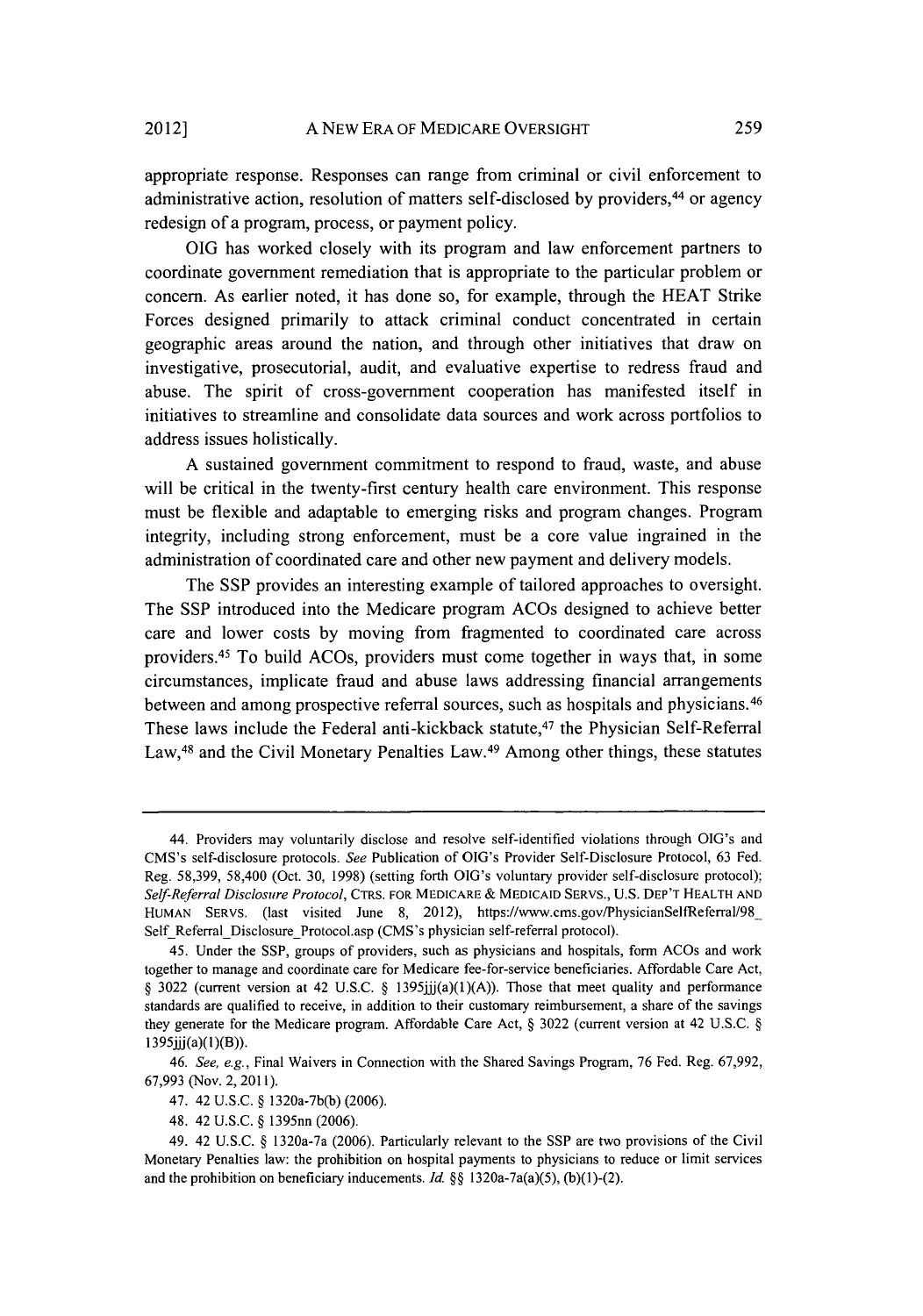and corresponding regulations<sup>50</sup> set parameters for permissible financial relationships between referring parties.5' Providers expressed concern that the constraints of these fraud and abuse laws would chill innovative business arrangements needed for ACOs to succeed. 52 For the **SSP,** Congress gave the Secretary of **HHS** authority to waive these laws "as necessary" to carry out the program. 53 However, nothing in the statute evidences any congressional intent to sanction the proliferation of the underlying harms addressed **by** these laws, such as overutilization, increased costs to Medicare, inappropriate patient steering, and stinting on care.

In promulgating the regulations that established waivers under this authority, **CMS** and **OIG** articulated the goal as "provid[ing] ACOs with flexibility, certainty, and latitude for beneficial innovation and variation in connection with the new **[SSP],** while also protecting Medicare beneficiaries and the Medicare program from fraud and abuse." 54 To strike this balance, the **SSP** regulations and waiver regulations together included a comprehensive set of protections to safeguard the program and beneficiaries.55 These protections included requirements that ACOs

**53.** Affordable Care Act, **§ 3022(f)** (current version at 42 **U.S.C. § 1395jjj(f)** (2010)). Congress has addressed waivers of fraud and abuse laws elsewhere in connection with certain new Medicare and Medicaid payment and delivery models, including at section **5007** of the Deficit Reduction Act in connection with a specific gainsharing demonstration program (42 **U.S.C. § 1395** note), and in other sections of the Affordable Care Act. *See, e.g.,* Affordable Care Act, **§§ 3026, 3023** (current version at 42 **U.S.C. §§** 1315a(d)(1), 1395cc-5(e)(6)).

54. Final Waivers in Connection With the Shared Savings Program, **765** Fed. Reg. **67,992, 68,003.** The waiver regulations, jointly issued **by CMS** and **OIG,** set forth five waivers available to ACOs that precisely meet specific waiver conditions. *Id.* at **67,999-68,001.** The waivers address a spectrum of **ACO** arrangements from start-up arrangements to distributions of shared savings payments to certain incentives offered to patients to engage them in promoting their own health. *Id.* While most public respondents supported the waivers, some constituencies, private insurers among them, expressed reservations. *See id* at **67,996, 67,998** (summarizing views of commenters). The waiver regulations were issued as part of an unprecedented suite of concurrent multi-agency guidance. *See Accountable Care Organizations, OFFICE* OF **INSPECTOR GEN., U.S.** DEP'T HEALTH **& HUMAN** SERVS., http://oig.hhs.gov/compliance/accountable-care-organizations/index.asp (last visited Feb. **29,** 2012) (providing links to guidance from multiple Federal Agencies). In addition to the programmatic regulations issued **by CMS** and the waiver regulations, the antitrust agencies (the Federal Trade Commission and the Department of Justice Antitrust Division) and the Internal Revenue Service issued policy guidance related to the **SSP.** *See id.*

*55. See* Final Waivers in Connection with the Shared Savings Program, **76** Fed. Reg. **67,992, 68,003** (Nov. 2, **2011).** As noted in the preamble to the regulations:

**<sup>50.</sup>** 42 C.F.R. **§ 1001.952** (2011) (safe harbor regulations under the Federal anti-kickback statute); 42 C.F.R. **§** 411.350 et seq. (Physician Self-Referral Law regulations).

*<sup>51.</sup> See, e.g.,* Final Waivers in Connection with the Shared Savings Program, **76** Fed. Reg. **67,992, 67,994-95** (describing legal authorities).

*<sup>52.</sup> See, e.g., id.* ("[S]takeholders have expressed concern that the restrictions these laws place on certain arrangements between physicians, hospitals, and other individuals and entities may impede development of some of the innovative integrated-care models envisioned **by** the Shared Savings Program."). Stakeholders have also expressed similar concerns regarding the application of the fraud and abuse laws to integrated and coordinated care arrangements outside the context of the **SSP.** *See, e.g, id.* at **67,999** (summary of public comments on the need for waivers outside the **SSP).**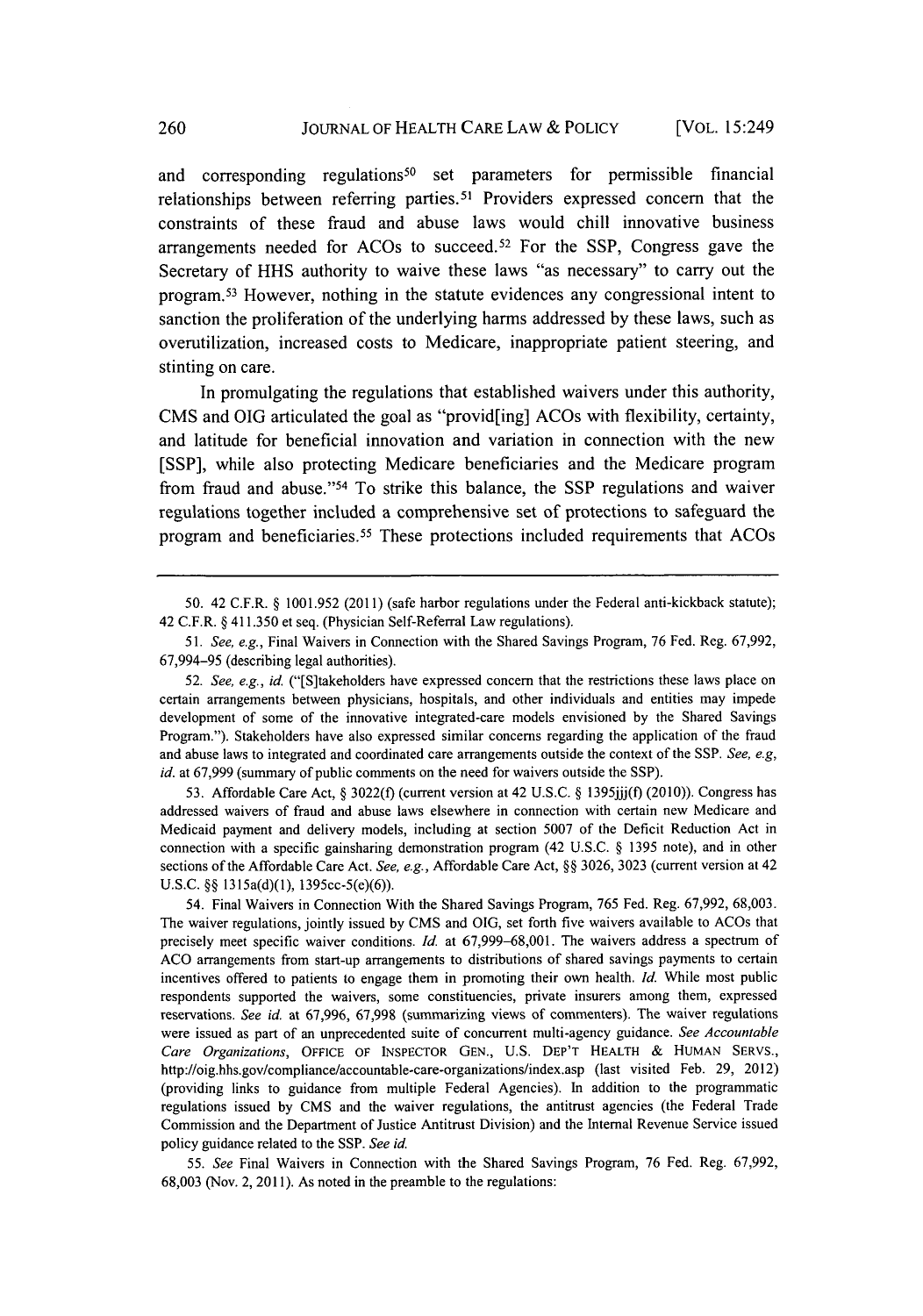#### **A** NEW ERA OF MEDICARE OVERSIGHT 2012] **261**

operate in an accountable and transparent manner, as well as tools to allow the government to detect problems through rigorous monitoring of **ACO** operations and performance.<sup>56</sup> The government retained authorities to redress identified problems, including enforcement authorities that were not waived and administrative tools, such as program termination, corrective action plans, payment denials, and others.57 The **SSP** waiver design was premised on an expectation that provider accountability and program integrity requirements embedded into the **SSP** and the waivers would mitigate the risk of harm in the first instance, and that residual risk could **be** remediated through appropriate government action.

#### VI. **CONCLUSION**

As the **SSP** example suggests, oversight in the changing health care environment will need to be comprehensive and flexible, with robust tools to prevent, detect, and remedy instances of fraud, waste, and abuse. The outcomes of the **SSP** and other nascent initiatives are unknown. The **SSP** represents one experiment among many in the evolving health care system of the twenty-first century. As new programs develop and results become known, thoughtful evaluation of program outcomes and the utility of oversight strategies will be necessary. The government will need to adapt its approach to address detected vulnerabilities.

[W]aivers rely, as a threshold matter, on the programmatic requirements of the Shared Savings Program to safeguard Medicare beneficiaries and the Medicare program. The design of the waivers is premised on our expectation that risks of fraud and abuse, such as overutilization, inappropriate utilization, and underutilization, will **be** mitigated, in the first instance, **by** the Shared Savings Program design, including, for example, the eligibility requirements, the quality of care and accountability provisions, and the program integrity provisions. In these waivers, we are adding additional safeguards in the form of governance responsibility, transparency, and a documented audit trail.

*Id.* The program rules set out these protections in detail. *See* Medicare Shared Savings Program: Accountable Care Organizations, **76** Fed. Reg. **67,802** (codified at 42 C.F.R. pt. 425).

*56. See* sources cited *supra* note *55.*

*57. See* Final Waivers in Connection With the Shared Savings Program, **76** Fed. Reg. **67,992, 68,007-08.** (stating that the government has a variety of tools to address fraud or other problems). As the preamble to the waiver regulations states:

The government's enforcement experience reflects that, to varying degrees, all Federal health care programs are susceptible to fraud and abuse. These waivers should not be read to reflect any diminution of our commitment to protect programs and beneficiaries from harms associated with kickbacks and referral payments, including overutilization, increased costs, and substandard or poor quality care. **DHHS** will monitor ACOs and the Shared Savings Program as a whole for fraud or abuse, such as billing for medically unnecessary or upcoded services, submitting false or fraudulent data, or providing worthless or substandard care. If these or other problematic practices are found, the government has a number of tools to address the problem. In appropriate cases, we will use these tools to protect the interests of beneficiaries and the Medicare program.